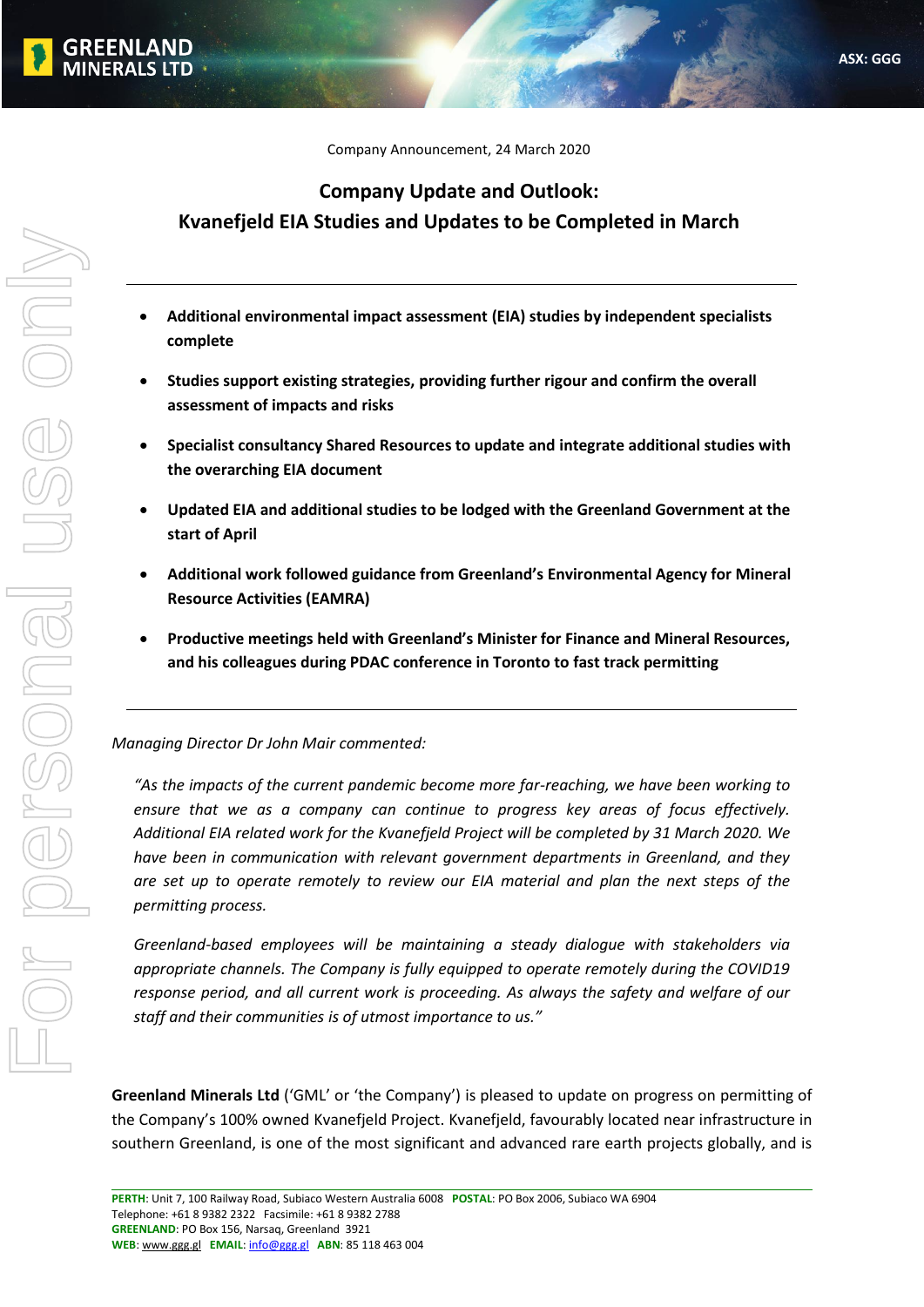

positioned to be a low-cost, long life producer of key rare earth elements including **neodymium**, **praseodymium**, **terbium** and **dysprosium**.

The Company's main point of focus through early 2020 has been the completion of additional EIA related studies. Following a series of meetings with Greenland's EAMRA and their advisors through Q4 2019, independent consultants were engaged to conduct several additional studies. These studies have now been completed. The studies identified no new environmental issues and support outcomes consistent with those from prior work.

Greenland's Minister of Finance and Mineral Resources Mr Vittus Qujaukitsoq recently (as posted on Government of Greenland website, 19 March, 2020) outlined the importance of the development of a rare earth mining industry in southern Greenland for job creation and economic growth, and his anticipation of imminent permitting progress in order to see projects developed.

# **Background**

GML has been working through the permitting phase for the Kvanefjeld rare earth project. Permitting in Greenland requires three main impact assessments and supporting studies to be prepared and accepted for public consultation. These include the EIA, Social impact assessment (SIA), and Maritime Safety study. Studies undergo a detailed review process prior to being accepted for the government to present for formal public consultation. The SIA and Maritime Safety Study have been accepted for public consultation. Following EIA reviews in 2019, Greenland's EAMRA produced a short list of 'Type 1' issues for further clarification and study. Meetings were then held with Greenland's EAMRA to discuss Type 1 issues and determine what additional work should be done to address these. Once Type 1 issue have been resolved, the EIA will be ready for public consultation.

The main area of additional work to address a number of Type 1 issues is associated with the tailings management methods. All additional studies relating to tailings management have now been completed.

# **Closure Method**

The method of tailings closure based on current technology is to close the tailings facility as a lake (wet closure). This closure design and method were developed to Feasibility Study level by AMEC Foster Wheeler in 2015 and updated in 2017. As part of further investigations EAMRA requested that a dry closure method be developed to the same level of detail to allow a direct comparison to the wet closure method.

Klohn Crippen Berger (KCB) were selected as an independent specialist consultancy to conduct this work. KCB developed a detailed dry closure design considering best available technology (BAT) to the same standard as the wet design, and subsequently conducted a trade-off study. The trade-off study concluded that the wet closure design has a lower environmental impact based on the criteria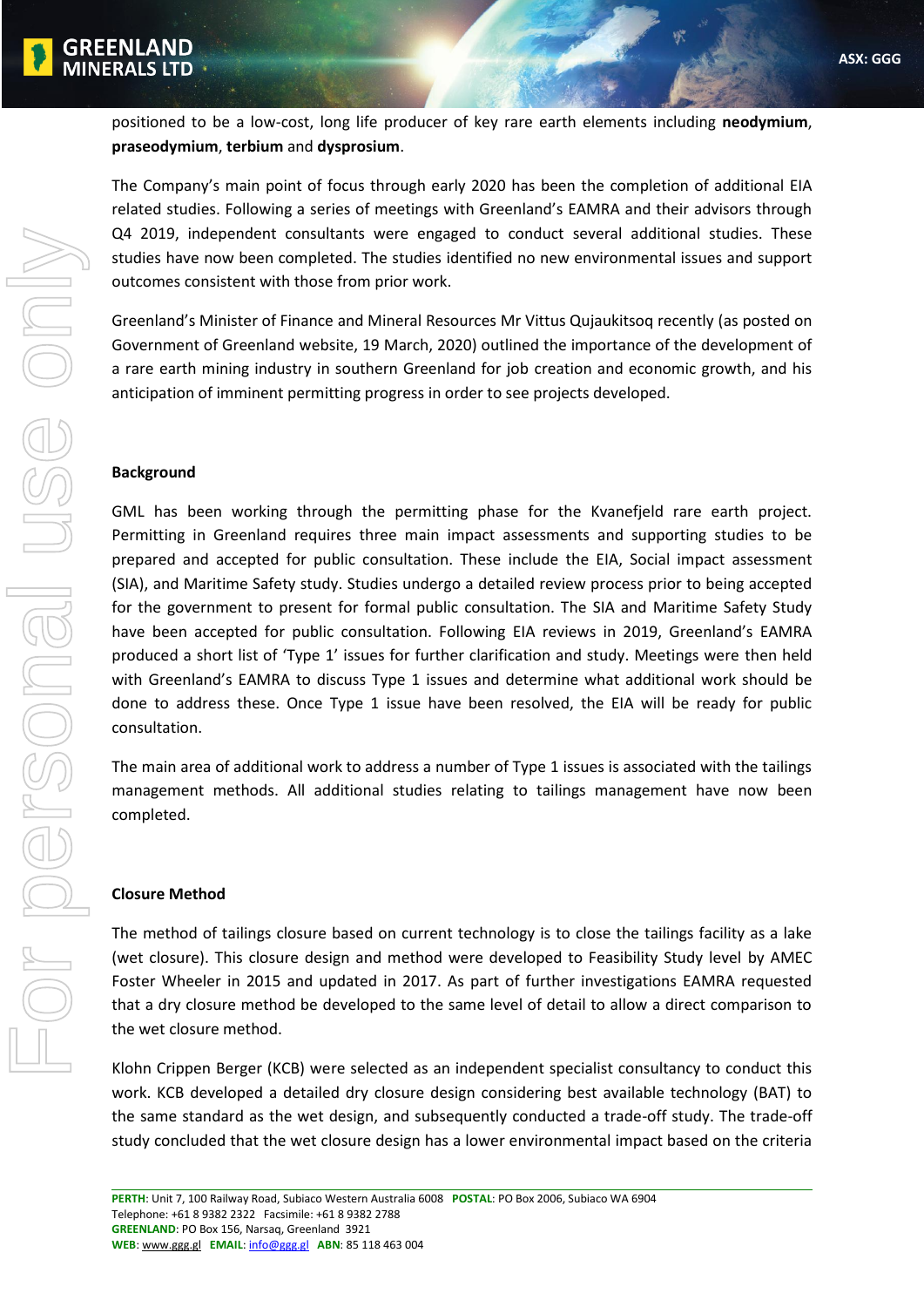

assessed by KCB. Significantly, due to the long projected life of the Kvanefjeld Project, EAMRA has deemed that a final decision on closure will be deferred to later in the operational phase, at which point any new technologies or considerations can be effectively applied.

# **Seismic Analysis and Modelling**

KCB has also performed a two-part analysis to determine the stability of the tailings dam walls. The first part of the assessment determined the maximum number and magnitude of earthquakes which will be encountered during the life of the project and beyond. The latest information from GEUS (Greenland and Denmark Geology Survey) was applied to ensure modelling was accurate. The second part included determining the stability of the planned tailings dam walls. The results of the modelling and analysis showed the tailings dam wall will be stable under maximum earthquake scenarios.

KCB were also engaged to develop a three-dimensional model to investigate the impacts of a theoretical tailings dam wall failure. The Kvanefjeld tailings facility is designed to be a permanent installation which returns the land close to its original form after operations, and is designed to the highest standards. The design can withstand a maximum expected earthquake over a 10,000-year period for southern Greenland. It is common practice for EIAs to evaluate the consequences of a catastrophic tailings dam failure regardless of site-specific likelihood and failure mode. As such, a worst-case hypothetical tailings facility failure was evaluated to determine the consequences for the environment.

The 3D modelling by KCB builds on a study based on two-dimensional modelling of a hypothetical failure scenario by independent consultant Arcadis. The KCB modelling indicates that under a failure scenario, the released solids and water would be naturally channelled via the Taseq Valley to Illua Bay below. The 3D modelling indicates that a theoretical failure will not flow into the town of Narsaq, nor is it expected to result in any fatalities, and the impact of such an event on the environment is assessed by KCB to be medium.

#### **Site Hydrology**

GML conducted a series of meetings with the advisors to the Government of Greenland to discuss possible impacts to the local water environment. After further exchange of documents and plans to mitigate any excursions the EIA will be updated with additional explanatory material. The modifications are being incorporated into the updated EIA document.

#### **Radon Studies**

Additional laboratory test work has been performed to determine the surface area of samples used for radon release test work in 2018. This information has been provided to the independent consultant Arcadis to verify their radiation impact assessments. Arcadis has confirmed that the latest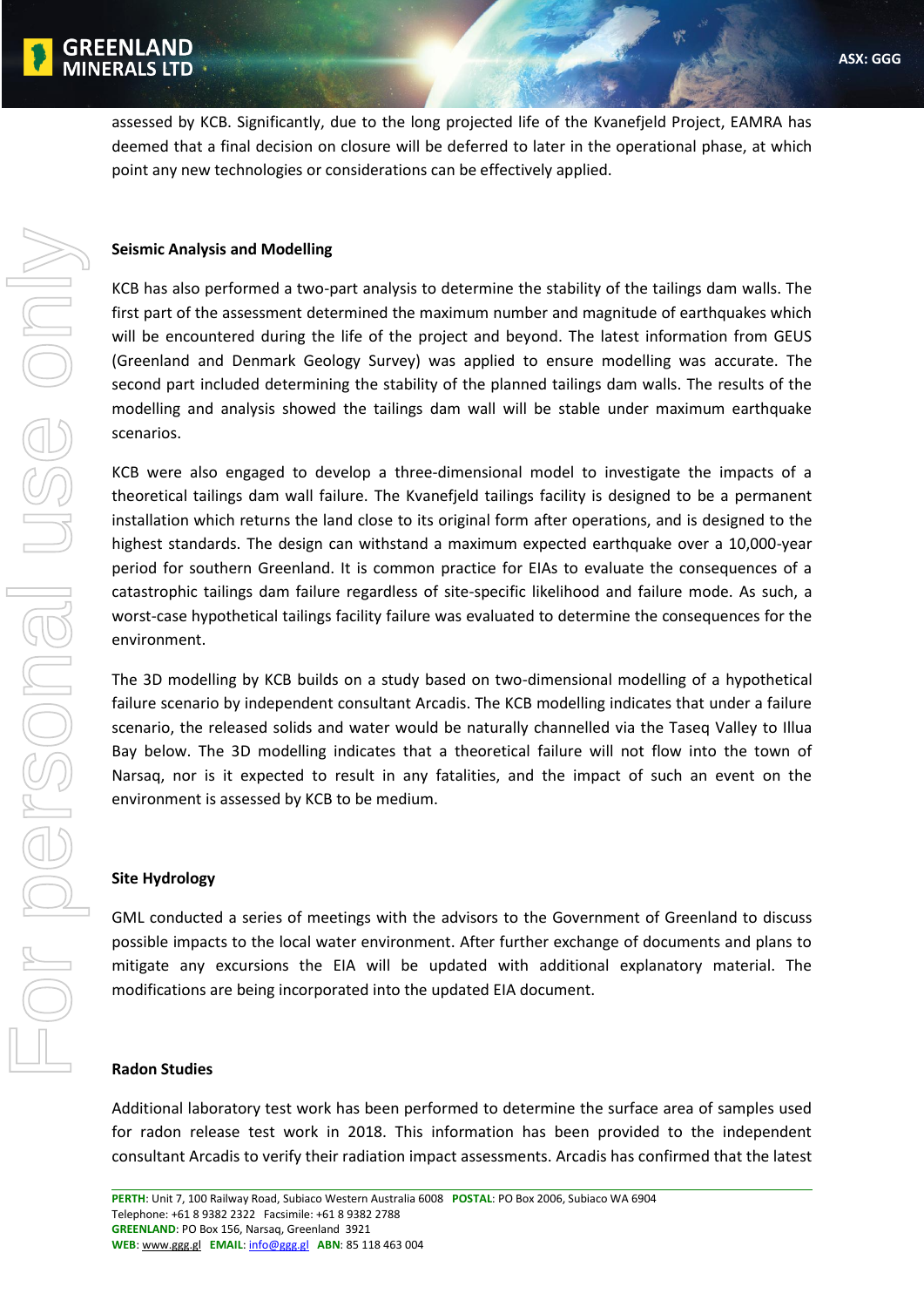

information is consistent with previous calculations and have updated specific radon reports to include this and other information.

#### **Next Steps**

Specialist consultancy Shared Resources is updating the main EIA document to incorporate outcomes of the addition studies, a process that will be finalised prior to the end of March. Lead consultant Ms Liz Wall has a strong working knowledge of the Kvanefjeld Project, having played a key role in developing the SIA which has been accepted for public consultation.

Once Type 1 issues have been satisfactorily addressed, and translated versions of the updated EIA are complete, the Kvanefjeld Project will be ready for public consultation. GML is confident that following clear guidance that stemmed from meetings with Greenland's EARMA through late 2019, and the high quality of independent specialist consultants that are addressing these points, the Kvanefjeld EIA will address all issues.

Reviews of the additional material will commence once submitted, and the company will look to update on the review schedule. In parallel to the reviews, translations of the main EIA document will be undertaken. As these have been done previously, and modifications and additional material is relatively minor, updating the translated EIA versions will be an efficient process.

The Company looks forward to providing further updates as progress continues.

Authorised by: John Mair Managing Director

**-ENDS-**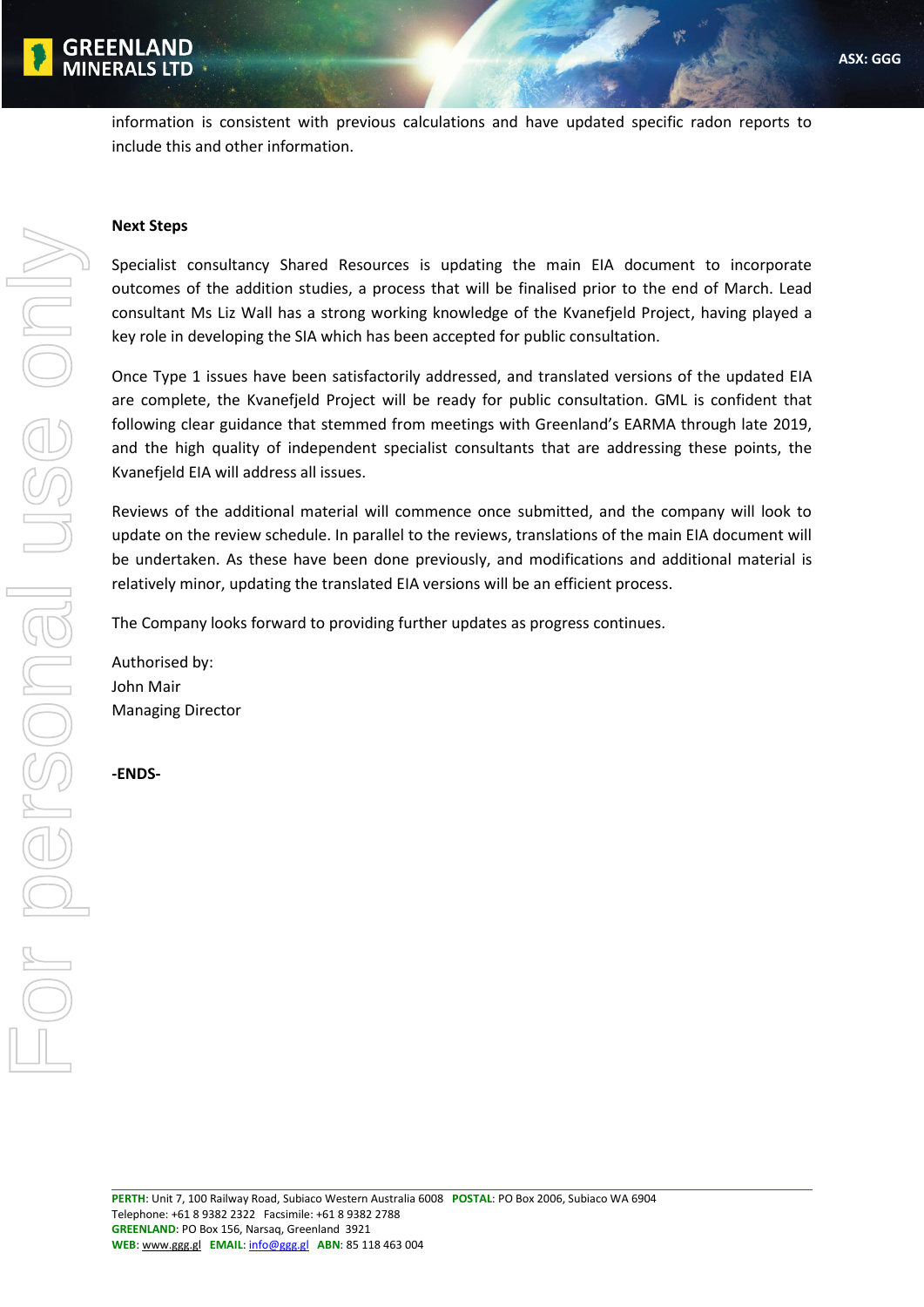

#### **ABOUT GREENLAND MINERALS LTD.**

Greenland Minerals Ltd (ASX: GGG) is an exploration and development company focused on developing high-quality mineral projects in Greenland. The Company's flagship project is the Kvanefjeld Rare Earth Project. A pre-feasibility study was finalised in 2012, and a comprehensive feasibility study was completed in 2015 and updated following pilot plant operations in 2016. The studies demonstrated the unique and highly advantageous strengths of the Kvanefjeld Project and outlined the potential for Kvanefjeld to be developed as a long-life, low cost, and large-scale producer of rare earth elements; key enablers to the electrification of transport systems.

GML is working closely with major shareholder and strategic partner Shenghe Resources Holding Co Ltd to develop Kvanefjeld as a cornerstone of future rare earth supply. An exploitation (mining) license application for the initial development strategy was reviewed by the Greenland Government through 2016 -19 and was updated in 2019 following addition supporting studies.

In 2017-18, GML undertook technical work programs with Shenghe Resources Holding Co Ltd that improved the metallurgical performance and simplified the development strategy and infrastructure footprint in Greenland, with optimised Feasibility Study outcomes announced in mid-2019. This defined a significantly enhanced project cost-structure and a direct alignment with downstream processing. In addition, the Company continues its focus on working closely with Greenland's regulatory bodies on the processing of the mining license application and maintaining regular stakeholder updates.

> **Dr John Mair Christian Olesen +61 8 9382 2322 +45 3336 0429**

**Managing Director Communication** Rostra Communication

Greenland Minerals Ltd will continue to advance the Kvanefjeld project in a manner that is in accord with both Greenlandic Government and local community expectations and looks forward to being part of continued stakeholder discussions on the social and economic benefits associated with the development of the Kvanefjeld Project.

#### *Competent Person Statement – Mineral Resources Ore Reserves and Metallurgy*

*The information in this report that relates to Mineral Resources is based on information compiled by Mr Robin Simpson, a Competent Person who is a Member of the Australian Institute of Geoscientists. Mr Simpson is employed by SRK Consulting (UK) Ltd ("SRK") and was engaged by Greenland Minerals Ltd on the basis of SRK's normal professional daily rates. SRK has no beneficial interest in the outcome of the technical assessment being capable of affecting its independence. Mr Simpson has sufficient experience that is relevant to the style of mineralisation and type of deposit under consideration and to the activity being undertaken to qualify as a Competent Person as defined in the 2012 Edition of the 'Australasian Code for Reporting of Exploration Results, Mineral Resources and Ore Reserves'. Robin Simpson consents to the inclusion in the report of the matters based on his information in the form and context in which it appears.*

*The information in the statement that relates to the Ore Reserves Estimate is based on work completed or accepted by Mr Damien Krebs of Greenland Minerals Ltd and Mr Scott McEwing of SRK Consulting (Australasia) Pty Ltd. The information in this report that relates to metallurgy is based on information compiled by Damien Krebs.* 

*Damien Krebs is a Member of The Australasian Institute of Mining and Metallurgy and has sufficient experience that is relevant to the type of metallurgy and scale of project under consideration, and to the activity he is undertaking, to qualify as Competent Persons in terms of The Australasian Code for Reporting of Exploration Results, Mineral Resources and Ore Reserves (JORC Code, 2012 edition). The Competent Persons consent to the inclusion of such information in this report in the form and context in which it appears.*

*Scott McEwing is a Fellow and Chartered Professional of The Australasian Institute of Mining and Metallurgy and has sufficient experience that is relevant to the style of mineralisation and type of deposit under consideration, and to the activity he is undertaking, to qualify as Competent Persons in terms of The Australasian Code for Reporting of Exploration Results, Mineral Resources and Ore Reserves (JORC Code, 2012 edition). The Competent Persons consent to the inclusion of such information in this report in the form and context in which it appears.*